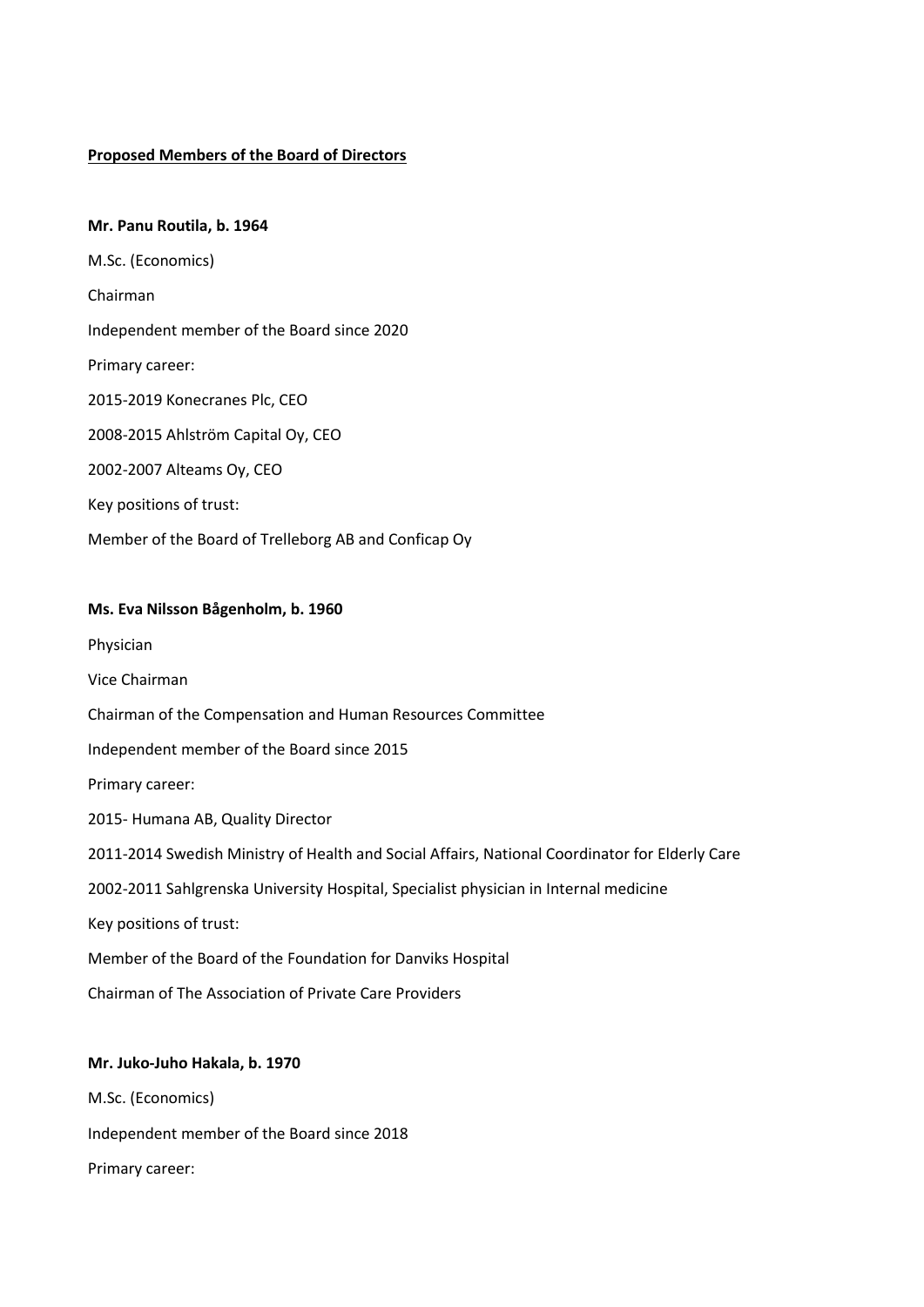January 2019-August 2019 Traffic Management Finland Oy, CEO 2014-2017 Affecto plc, CEO 1998-2014 Accenture, several Executive and Senior Management positions Key positions of trust: Chairman of the Board of Nordic Healthcare Group

# **Ms. Anja Korhonen, b. 1953**

M.Sc. (Economics) Chairman of the Audit Committee Independent member of the Board since 2014 Primary career: 1996-2011 Nokia Corporation, several Executive positions 1983-1996 Hewlett-Packard, several Manager positions as well as developments programs Key positions of trust: Member of the Board of Outotec Corporation and Huhtamäki Corporation

### **Mr. Harri Pärssinen, b. 1963**

M.Sc. (Economics), APA Primary career: 1990-2018 Ernst & Young Oy several Executive and Manager positions Key positions of trust:

Member of the Board of JF Capital Oy

# **Ms. Lena Ridström, b. 1965**

M.Sc. (Economics) Independent member of the Board since 2016 Primary career: 2018- Columbus Sweden AB, Business Unit Executive 2013-2018 Primelog Software AB and Primelog Holding AB, CEO 2009–2013 Unitedlog Group AB, CEO 2007–2009 Unitedlog AB, General Manager Software Solutions